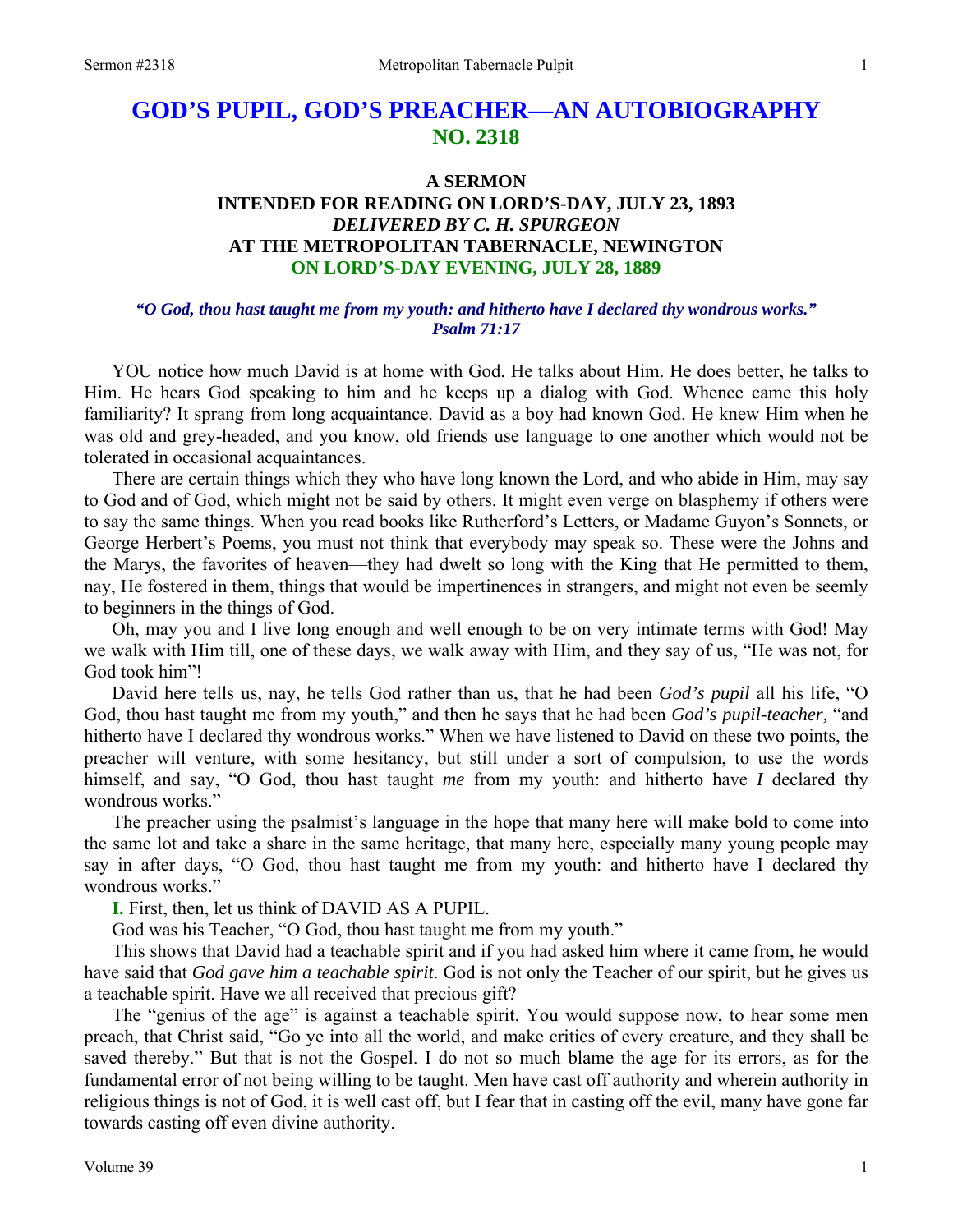No, you are not to think what you like. You are not to believe as you please. No man may control you, but God has never given liberty to your thought or to your understanding to be free from His government. What He reveals, you are to accept—to take it as infallibly true, to bow the knee of your intellect before it, to believe that, "He teacheth to profit" and to expect the fulfillment of the promise, "All thy children shall be taught of the LORD."

A teachable spirit, although it is despised by many, is a happy spirit. It is a growing spirit. It is a restful spirit. It is a heavenly spirit and whoever has it must ascribe the possession of it to the Spirit of God, who leads us into all truth and makes us willing to be led therein. Oh, that we may have such a spirit, that we shall count it an honor to say, "O God, thou hast taught me"!

Some would count that as a dishonor. They would say, "O God, even You canst not teach us. There is more in our honest doubt than in all the faith You can give us," which, being interpreted, is a lie. No, dear brethren, let us seek and covet earnestly a teachable spirit, that, like David, we may be taught of God.

In David's acknowledgment, we learn that *God took him very early into His school*. "Thou hast taught me from my youth." What a mercy it is to begin to know God before we begin to know anything else! The first words of the Bible are very significant, "In the beginning, God." The first words of this Book should be the first words of every life-book, "In the beginning, God."

Happy shall you be if your first intelligible thoughts shall be of your Maker, your Benefactor, your Friend. Happy shall you be, for, as you shall grow in understanding, you shall also grow in acquaintance with your God, and every ripening faculty shall be sanctified as it opens, so that your first morning shall have no dew but the dew of holiness and of divine life resting upon it.

Where was David taught in his youth? I suppose in the pastures of Palestine. When he was keeping his father's flock, he sat down, he thought, he meditated, he prayed. Beneath the stars that looked down on him like so many eyes of divine love, he sat at night and spoke with God, and God talked with him. And among the sheep he learned to sing, "The LORD is my shepherd; I shall not want."

There he learned of God so well that when a lion and a bear came against his flock, and took away a lamb, he fell upon the monstrous beasts and in the strength of God, tore them asunder—and he remembered to ascribe the glory of his deeds to God and to praise His holy name. He spent his schooldays well. He passed the highest standards and he carried the certificates in the skin of the lion and the paw of the bear. Oh, blessed is the young man, who is taught of God as to be equal to the duties of his station and able to find God is his strength in carrying them out!

David's words also mean that *God kept him in His school as a youth*. Generally, boys go to Sunday school till they begin to feel themselves young men. You half insulted one just now when you called him a lad. He is "a young man" and his companion is not a girl, she is "a young woman." She could not go with girls now that she is a young woman. And these young people think they are too big for the Sunday school. And very often this is the point where the church of God loses touch with them. It was not so with David. He could say, "O God, thou hast taught me from my youth."

He kept on being taught as he grew up to be a young man. He still walked with God and so well did he use his early lessons that, going to the army to meet his brothers, he saw the giant Goliath defying the armies of the living God and he came forward and said to Saul, "Thy servant slew both the lion and the bear: and this uncircumcised Philistine shall be as one of them." And he puts in practice, as a young man, the lessons of his boyish days. Glorifying God, he slings his stone and lays the giant low.

How well did God teach him, by his many struggles, educating his faith, and increasing his graces! When he was at the court of Saul, he continued as a young man still to learn by the songs of those who said, "Saul has slain his thousands, and David his ten thousands," and by the sneers of envious courtiers, ay, and even by the javelin of the jealous king, he kept on learning and being taught of God, so that he behaved himself in a simple way in the sight of Israel, being instructed of the Most High.

When he became a man, even when he became a king, *he still continued to be taught of God*. With a crown on his head, he was still a scholar and disciple of the great God. Swaying a scepter, he was still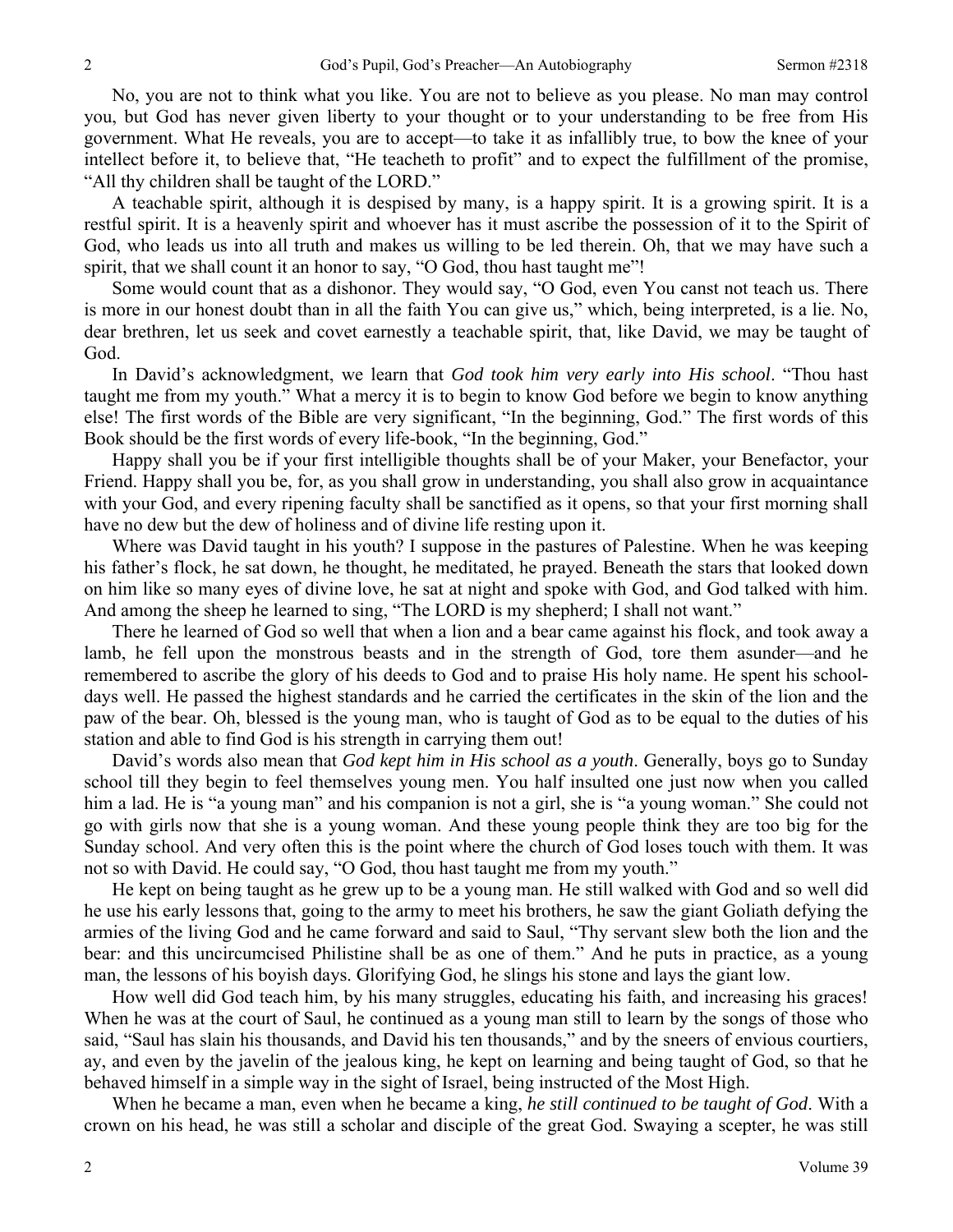nothing but a child before a father when he thought of God. It is beautiful to notice, in David's life, how often he says, "Bring hither the ephod." He would know the will of God. He would listen to Nathan the prophet—he would inquire of the Lord's servants that he might learn more of God.

David, as a man, was taught of God in his trials, in his crosses, in his comforts, by his friends, and by his enemies. He was always being taught of God. Sometimes, alas! he forgot his lesson, or he blotted his book—but he never left the school. He was chastened, but he was never cast out—he still continued as God's pupil.

We find him, as a grey-headed man, still penning his Psalms and being taught of God—perhaps in his last days learning most, learning most sorrowfully, staining his book with tears, discovering more of himself and more of the mercy of God, more of the power of temptation and more of the power of the sacrifice that puts away sin, more of the wanderings of his heart and more of that free Spirit who upholds us, and makes us walk in the ways of God. He was always being educated. A Christian man has never finished his education till he stands before the golden throne of God.

There are many aged men who can say with David, "O God, thou hast taught me from my youth." They find themselves learners yet, for they are "unstable, weak, and apt to slide." O young people, you who are just beginning life, I do pray that you will begin learning soon enough to be able to say afterwards, "O God, thou hast taught me from my youth"!

There are some here who can never say that. Whatever becomes of them, however much God may bless them, they can never say it, for they have reached the middle of life, and they have not gone to school to the great Teacher. Well, if you cannot say all that you could wish to say, may the Lord take you into His school now, though you are a ten o'clock scholar, and yet teach you, so that you shall learn enough music to sing among the angels to the praise of the glory of His grace, wherein He has made you to be accepted in the Beloved!

Surely, dear friends, we are so foolish that we need to be taught, and we cannot have a better Teacher than the omniscient God. Let us, therefore, pray tonight, that if we are at God's school, we may keep there. And that if we are not there, we may go there at once. May all our names be put down in the roll of scholars of the College of Christ, the university of grace, this very night, and God shall have the praise!

**II.** But now I want you, for a minute or two, to notice DAVID AS A PUPIL-TEACHER.

While he was a pupil, he was also teaching. He says, "Hitherto have I declared thy wondrous works."

Observe, then, that *David taught people what he saw*. He saw God's works all around him. Ah! me, that is a great sight. God is at work everywhere and there are none so blind as those who will not see His works. But the mass of men do not see God. You see the working of machinery, you see the working of the laws of nature, you see the working of the laws of supply and demand, but many of you cannot see the working of God. May the Lord open your eyes, poor blind bats, for if there is anything that stares in the face of the man who is willing to see it, it is God, and God at work in providence, in nature, in grace, and in all sorts of ways!

I read of one, the other day, of whom somebody said that when he stayed at his house, he noticed that he talked as if he saw God always before him—and truly that is how every Christian should talk, for we should see God always before us. David said, "I have set the LORD always before me: because he is at my right hand, I shall not be moved." We do not see God as we should and we shall never teach aright for God, until we have a kind of instinctive feeling of the presence of God, till we are conscious that God is in us, and round about us, and at work for us.

God's work that David saw was very much work in himself, and work for himself, and work in other men's hearts. Being taken into the school of God, he was made to observe things—he had object lessons put before him and he learned to read God's work. And *as he saw it, he wondered*. "Hitherto," said he, "have I declared thy wondrous works." He who is a stranger to wonder is a stranger to God, for God is wonderful every way, everywhere, and everyhow. It is all wonders when you get near to God and see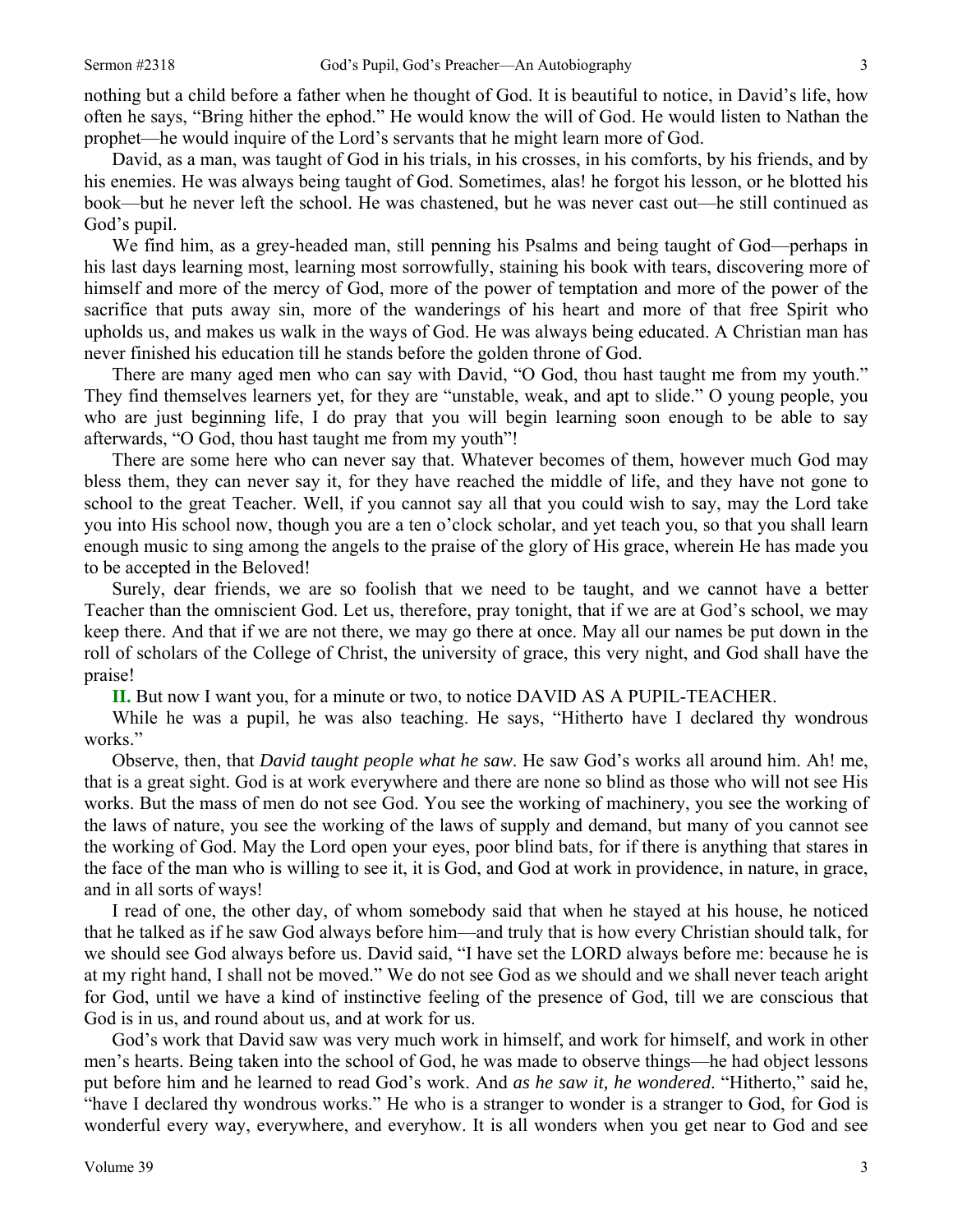what God does. And you know, no man teaches a thing so well as when he is struck with it himself. When it astonishes him, he will then tell it to others with gusto and with emphasis. So David made a fine pupil-teacher, because, seeing God's work, he wondered at it and spoke of it as a wondrous thing.

We find that *David took opportunity to declare God's wondrous work*, sometimes with his pen, writing his Psalms. Sometimes with his voice, singing those Psalms. Sometimes talking to a few, sometimes speaking to many. Now, dear friends, what I want you all to do is, if you have seen God's work and have been struck with it, you should declare it, tell it to others. I know that some of you, at any rate, love God and fear Him, but you never speak about Him. Ah! me, have you a dumb devil or are you possessed with a dumb spirit? The Lord cast it out of you!

There is no way of learning so good as that of teaching. A young man, who was going to Cambridge, said, I think it was to Archbishop Whateley, that he was going to get a "coach," that is, a tutor, to coach him through his studies. "Do not do that," said the other, "Take a pupil—you will learn better that way." And I believe that it is so. To teach is a wonderful way of learning, that I know that by experience. To read hard all day and then, in the evening, to go and preach what you have read, will stamp it indelibly upon your memory and lead you to a better knowledge of it than any other method that a philosopher could suggest.

Therefore, first learn of God and then teach to somebody else what you have learnt. You will keep it that way, you will never lose it. If you keep on only learning, and learning, and learning, and learning your hoarding it up will breed mildew and I know not what besides. But if you learn it and then teach it, that will keep it sweet and you will never forget it. This is David's pupil-teachership—he is being taught of God and he is teaching others.

And David had this felicity, that he could say, "Thou hast taught me from my youth: and hitherto have I declared thy wondrous works." That is, he kept on teaching and *he kept on teaching the same thing*. What must the ministries of some of our ministers be like? The first five years are spent in teaching evangelical doctrine. The next five years are spent in pulling that all to pieces. The next five years are spent in teaching some new philosophy—no, not five years*—*they are not so long as that over any one thing. I mean, the first five months are spent in teaching some new philosophy, then a month in pulling that to pieces, another month in making a new theory, and another month in pulling that to pieces.

Oh, what kind of a life must it be? "I never saw," said poor Richard, "an oft-removed tree, nor yet an oft-removed family, that thrived." Surely an oft-removed doctrine, when a man is perpetually shifting the soil around it, can never thrive or do much good. Here the great-hearted veteran says, "Thou hast taught me from my youth: and hitherto have I declared thy wondrous works." All this he ascribed to God—he gave God the glory of his learning and of his teaching also. May you and I do the same! So far about David.

**III.** Now for a few words about myself for the honor and glory of God. I could not help saying something tonight about what Hugh Miller calls, "MY SCHOOLS AND SCHOOLMASTERS."

"O God, thou hast taught *me* from my youth: and hitherto have *I* declared thy wondrous works."

I went down, last week, to Maidstone in Kent. It is as near as possible to the day, forty years ago, when I left the school called a "College" there. I thought that I must go down and look at the spot and specially at a tree which stands by the river Medway. Under that tree I spent many hours and many days, and even many weeks, reading all day long. "In school-time?" say you. Yes, my master thought that I should do better under that tree than in the classroom, and he was a wise man. He gave me my books and left me to myself.

And as I stood, last week, under that tree, with the smoothly-flowing river at my feet, I could thank God for His mercy to me for all these forty years and I could say, "O God, thou hast taught me from my youth: and hitherto have I declared thy wondrous works." There may be some young people here tonight, just come back from school. Some young people who are just finishing their school days. I would to God that they would spend some time in holy, quiet thought about their future, about whom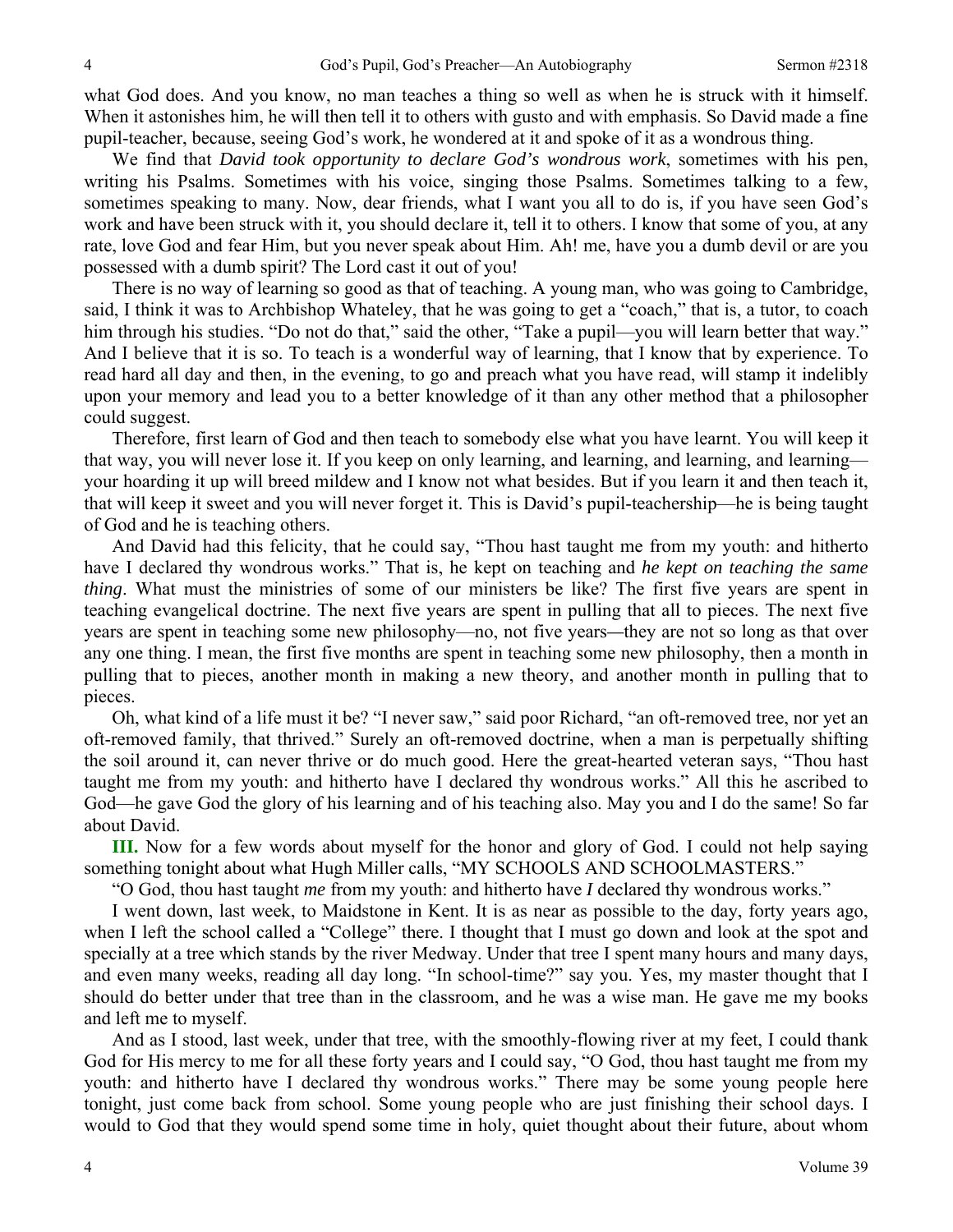they will serve, who shall be their Teacher, for whom they will become teachers, and how the life which has now become more public than before shall be spent.

As I stood there, last week, I could not help praising God that, not long after I left that school, He led me to faith in Christ, and to rest in Him, and find eternal life—and I could not but thank God that I went to that school for twelve months. It was a Church of England school. I had never seen anything of Church of Englandism till that time, but there was a turning in my life, through being there, to which I owe my being here.

The church of England catechism has in it, as some of you may remember, this question, "What is required of persons to be baptized?" And the answer I was taught to give and did give, was, "Repentance, whereby they forsake sin, and faith, whereby they steadfastly believe the promises of God made to them in that sacrament." I looked that answer up in the Bible and I found it to be strictly correct as far as repentance and faith are concerned, and of course, when I afterwards became a Christian, I also became a Baptist—and here I am—and it is due to the Church of England catechism that I am a Baptist.

Having been brought up among Congregationalists, I had never looked at the matter in my life. I had thought myself to have been baptized as an infant and so, when I was confronted with the question, "What is required of persons to be baptized?" and I found that repentance and faith were required, I said to myself, "Then I have not been baptized. That infant sprinkling of mine was a mistake. And please God that I ever have repentance and faith, I will be properly baptized."

I did not know that there was one other person in the world who held the same opinion, for so little do Baptists make any show, or so little did they do so then, that I did not know of their existence. So I feel grateful to the Church school and grateful to the Church catechism, for what I learnt at Maidstone. I do not know that I have any vivid gratitude for any other question in the catechism, but I am very thankful for that particular one, for it led me where it was never intended to lead me by those who wrote it. It led me, however, as I believe, to follow the Scriptural teaching that repentance and faith are required before there can be any true baptism.

Well now, what shall be your schools and schoolmasters? Dear young people, I long that each of you may be able to say, "O Lord, thou hast taught me from my youth." You must, first of all, be taught by *the Holy Spirit*. He is willing and able to come into your mind and to influence it in a very extraordinary but very effectual way. He can teach your reason, reason, and cause your understanding to understand aright. He can take away from you the bent of prejudice, He can remove from you the depraving influence of sin, and He can give you to understand those things which are essential to your peace and eternal salvation. Seek the Spirit of God, then, to begin with.

Then your next school will be the *inspired Word of God*. Believe in this Bible from the first word of Genesis to the last line of Revelation. It will never mislead you. It has never misled anybody. It will tell you the truth as to your conduct, as to your condition before God, as to what you are to believe, and what you are to do. If you search well the Scriptures, if the law of God instructs you, and if the Gospel of God teaches you, then God will be teaching you, for this is the school-book of the family of love, and they who will accept it, and believe it, shall be taught of the Spirit of God who indited it.

Have not all of us, who are in the school of Christ, learnt much, in the next place, from *the means of grace*? "Forsake not the assembling of yourselves together." I have to bear my willing witness to the benefit received in the congregation of God's people. "What!" say you, "Why, you do not hear any sermons!" No, I hear very few except my own and they are not the best. But preaching them is probably of more service to me than hearing them is to you, for there is a care of the Word of God that is necessary and the searching of it in the preparation of the sermon, and the waiting upon God for help in the service—all these have been to me a means of grace.

Paul so regarded it when he said, "Unto me, who am less than the least of all saints, is this grace given, that I should preach among the Gentiles the unsearchable riches of Christ." He found that it was a means of grace to him to be permitted to preach. Certainly, you young people must take care that you do not neglect the public services of God's House. They will teach you from your youth.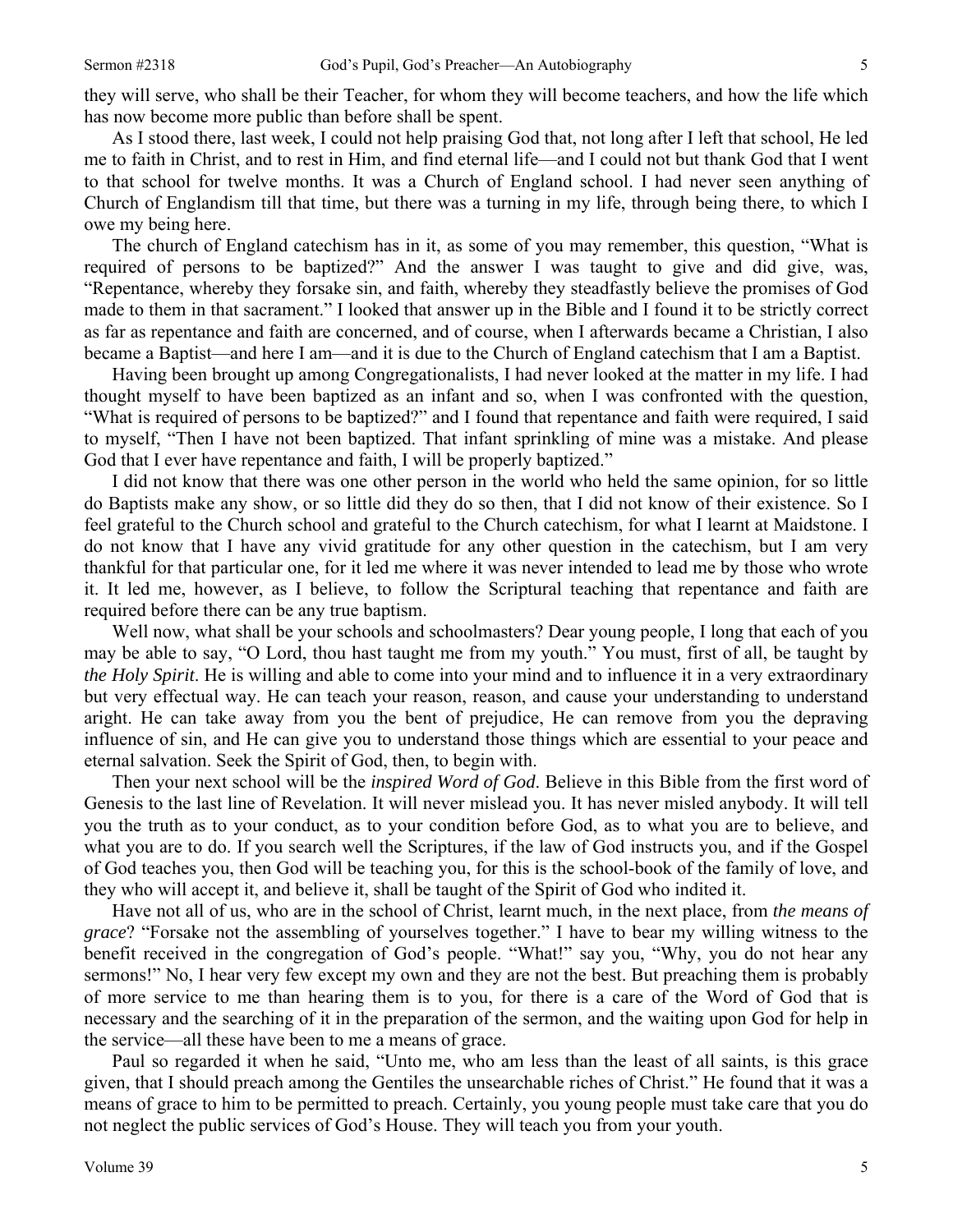Another method of teaching is that of *observation of others*. If we would be taught of God, we must keep our eyes open to see how He deals with others. "Mark the perfect man, and behold the upright." Watch the hypocrite. Keep your eye on the prosperous sinner. If you do, you will soon find God teaching you wondrous things.

You will also be taught by *conversing with the people of God*. Young Christian, get much with old Christians—I do not mean with all of them—some of them will not help you much. But I mean those who live near to God and are real and genuine saints. Get to speak with them. Tell them your difficulties and ask them how they have got through the same trials. Compare the footsteps of the flock with your own footsteps. Many an old child of God will be a precious mine of instruction to you.

The first lessons I ever had in theology were from an old cook in the school where I was an usher. She was a good old soul and used to read *The Gospel Standard*. She liked something very sweet indeed—good strong Calvinistic doctrine—but she lived strongly as well as fed strongly. Many a time we have gone over the covenant of grace together and talked of the personal election of the saints, their union to Christ, their final perseverance, and what vital godliness meant. And I do believe that I learned more from her than I would have learned from any six doctors of divinity of the sort we have nowadays.

There are some Christian people who taste, and see, and enjoy religion in their own souls, and who get at a deeper knowledge of it than books can ever give them, though they should search all their days. Get with such people of God, the experienced people, the tried people, and you will be able to say, "O God, thou hast taught me from my youth."

Another schoolmaster is *self-examination*. A very sour, crabbed schoolmaster is this one. Very few like him, especially if you take a lesson every night before you go to sleep and look through the actions of the day. It is not a very pleasant exercise—there are so many faults to find, so many mistakes made, so many good things omitted. But if you cannot have self-examination every day, at any rate have it sometimes. You will learn better by your mistakes than if you had never made a blunder. Sometimes even a grave fault may save you from ten grave faults, if it is well observed and avoided in the future, and God teaches you thereby.

You learn nothing by self-examination unless the Lord is your Master, but if He is with you, then your acquaintance with yourself will help you to an acquaintance with Him. There are two prayers always worth praying, "Lord, show me myself" and "Lord, show me Yourself." May both be heard and you will be well taught of God!

But there is a schoolhouse to which I have gone and to which I expect to go again. I cannot commend it to you for its pleasant situation, or for the beauty of its architecture. It is called the schoolhouse of *sore affliction*. Whoever does not go to that school, every minister whom God blesses to the salvation of souls will have to go there. It is an absolute necessity of a true shepherd of God's tried people that he should be tried.

There may be exceptions, but I do not think that there are, and dear friends, you, each one of you, if you are to be taught of God, will have to be afflicted. There are some truths that are never learned, I suppose they may be learned, but they never are, except in the dark. Today, in the middle of the day, we could not see the stars. But if we had gone down a well, we might have seen them. And often the dark hole of affliction reveals stars of promise and glittering truths, which else we never could have seen.

I will appeal to my experienced brothers and sisters here. Have you not learned more in trial than anywhere else? Do you not owe more to the hammer, the file, the anvil, and the forge than to all the comforts that you ever received? Here it is that God really fashions us. Till He gets us into the fire and the hammer begins to ring upon us, there seems to be no shaping us after the method of divine working.

And dear friends, once more I come to a place on which I stood in the middle of the sermon. God has taught me, and He has taught many of us, by *setting us to work to bless others*. If any Christians cannot learn quickly, let them get to work for Christ and they will soon learn. "Oh!" says one, "I am so full of doubts and fears." Get to work for the Lord. "Oh!" says another, "I never have much joy and peace." Get to work for the Lord.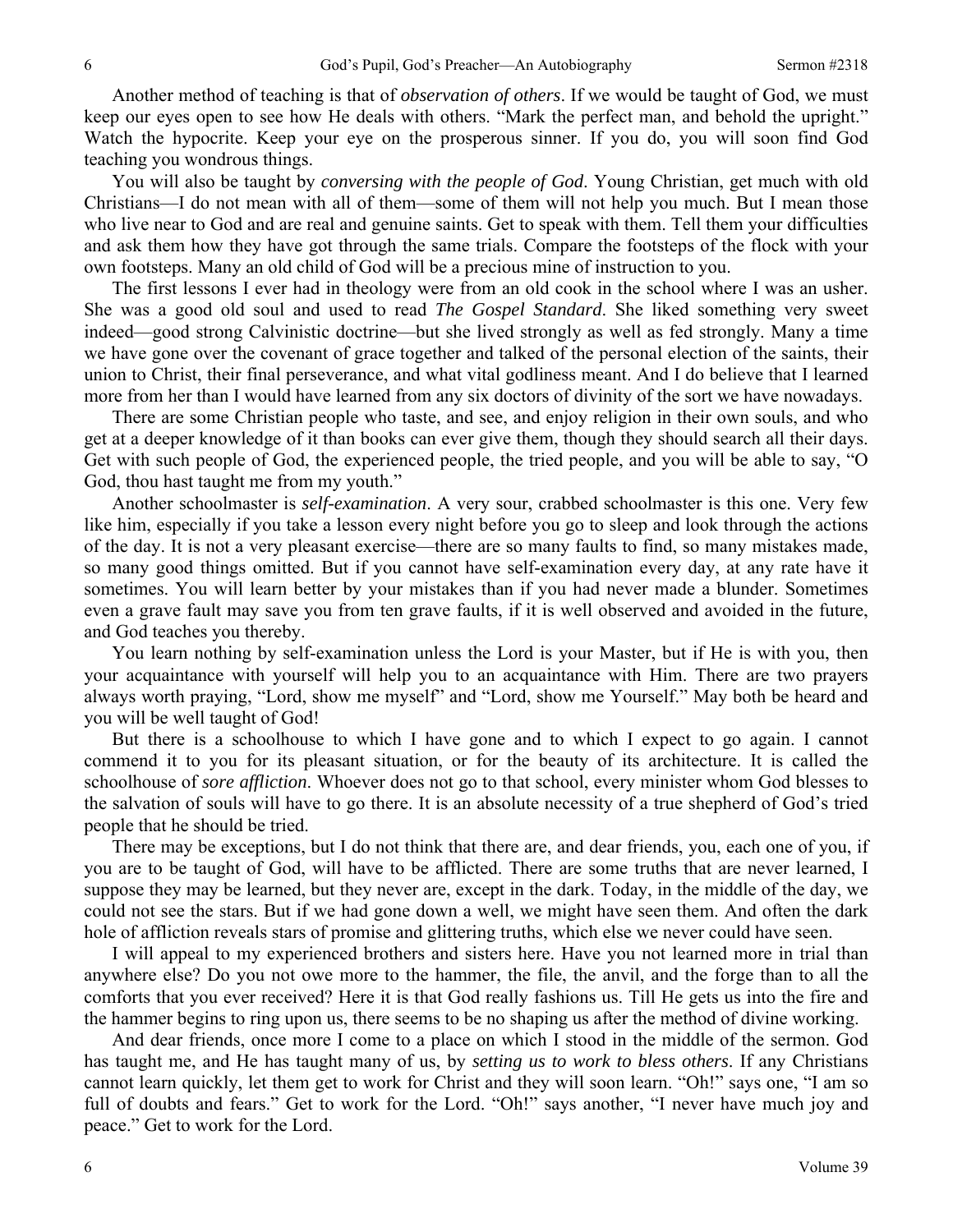Another cries, "I am afraid that I am not saved. I am often afraid that I am not and yet I do believe in Jesus Christ." Tell somebody else about Jesus Christ. Do not think so much about yourself. That doghole of selfishness can never afford you any comfort. While the first and last concern of a man is simply his own feelings, or his own enjoyment, he cannot get any good feelings, or any enjoyment either.

Recollect what the farmer does down in the country on a cold winter's day. There stand the boys, with chill blisters on their hands and they want to get near the fire. They cry out, "Oh, father, it is so cold!" He says, "You go and do a bit of plowing, Johnny. You go and do a little hedging and ditching, William." And they come in with rosy cheeks and they say, "The weather is beautiful. It is quite bracing and we are all in a glow." And yet it may be that the thermometer has gone down while they have been out, but they have been warmed by their work.

I wish I could turn some Christian people out of their pews and get them at this time of night out into the lodging-houses, or in some corner preaching, or going to some sick persons in the hospital to read and pray with them. You may depend upon it, being taught of God is best done, all other things being equal, when, with a teachable mind towards God, we have a teaching mind towards others.

When you will to bless your fellow man, you shall get a blessing. "The LORD turned the captivity of Job when he prayed"—for himself? No, I have purposely made a mistake there. It is not so, just look it up, "The LORD turned the captivity of Job when he prayed for his"—well, it says, "friends," but you know, they were a curious kind of friends. Job called them, "miserable comforters," and so they had been. But when he took to praying for them, then the Lord turned his captivity.

Begin to pray for your disagreeable neighbors. Begin to pray for your unconverted friends and the Lord will turn your own captivity while you are doing that. By blessing others, you shall be blessed yourself. God grant that it may be so, for Jesus' sake! Amen.

### **EXPOSITION BY C. H. SPURGEON**

#### *PSALM 77*

This Psalm is headed, "To the chief Musician, to Jeduthun." He was one of the great singers. There is opportunity given in the Psalms for each of the singers to take his turn. It does not do for any of us to be idle in reference to the praise of God. It is called, "A Psalm of Asaph." His Psalms have usually a dark tinge about them. He was a meditative man, "a man of sorrows and acquainted with grief," but also a man of strong faith and of an exulting spirit. You need to do business in great waters to understand Asaph—he is one who does not wade, but he gets into "waters to swim in." Thus he begins—

#### **Verse 1.** *I cried unto God with my voice, even unto God with my voice; and he gave ear unto me.*

The use of the voice in prayer is not essential, but usually, when men grow earnest, they use the voice as well as the mind. It was because of the intensity of his prayer that the psalmist felt compelled to cry, not to use stilted, stately language, but the natural cry of pain. "I cried unto God with my voice." You will find it very helpful in private prayer to use the voice—many of us do. Some have not the opportunity of doing so, but if you can be unheard of men and can use your voice, you will find it helpful. Twice says the psalmist, "I cried unto God with my voice."

**2.** *In the day of my trouble I sought the Lord:* 

This is the best place to go in the day of your trouble.

**2.** *My sore ran in the night,—* 

A better rendering would be, "My hand was stretched out in the night." The psalmist continued to pray.

**2.** *And ceased not: my soul refused to be comforted.*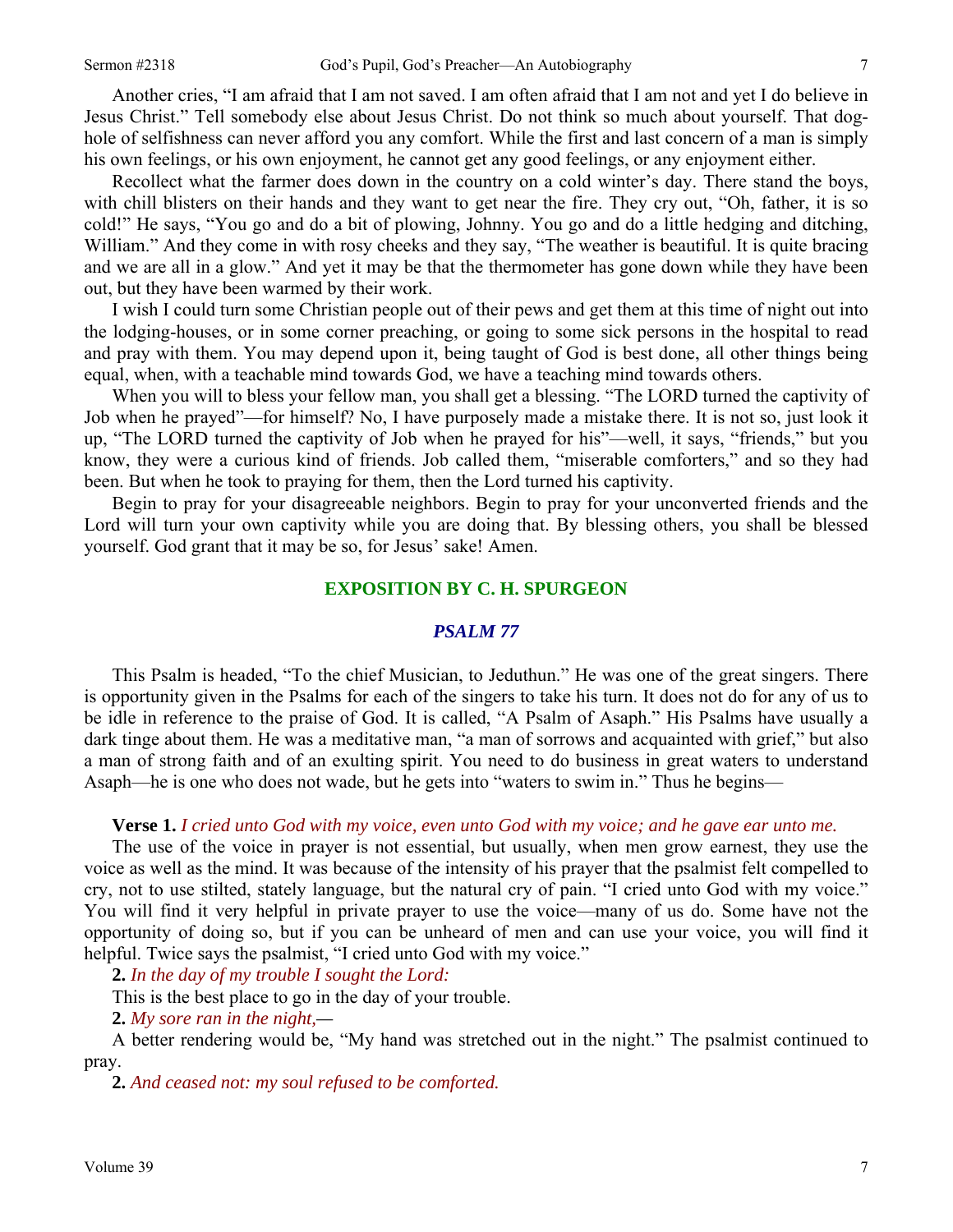Rightly so, if the comfort came from man, if the comfort were doubtful and ineffectual. Wrongly so, when right comfort was presented to him, comfort from God. I am afraid that in the time of our trouble, we often increase it by being unwilling to be comforted.

### **3.** *I remembered God, and was troubled:*

What! Trouble even from remembering God? Then this is trouble indeed. And yet this has been the experience of the saints of God many a time. "I remembered God"—His holiness, His justice, my offenses against Him—"and was troubled."

**3.** *I complained, and my spirit was overwhelmed.* 

Turned over, overwhelmed. Without comfort, or hope of comfort.

**3.** *Selah.* 

Screw up the harp strings—they have gone flat through such hard striking. These deep notes have put the strings out of order. The man in his grief cannot sing well and he had need to say, "Selah." *Sursum corda.* Lift up the heart. Prepare yourself again for song.

**4.** *Thou holdest mine eyes waking: I am so troubled that I cannot speak.*

Yet he was speaking. But it did not seem to him like speaking. It was rather an inarticulate wail than the language of a man.

## **5.** *I have considered the days of old, the years of ancient times.*

A little holy history is good reading for a heavy heart. You will often stumble on a record of God's providential dealings, or a paragraph concerning His wonderful love, that will cheer your heart. Yet it did not cheer the heart of the psalmist just then.

**6.** *I call to remembrance my song in the night:* 

"How I used to sing like the nightingale, with the thorn at my breast. I call that to remembrance." But we cannot always sing old songs. Old experiences may have but little fire in their ashes, though often in their ashes live their wonted fires.

### **6.** *I commune with mine own heart:*

A very proper thing to do, but not much comfort generally comes of it. It is like stirring water that is already muddy—the more you stir it, the more muddy it becomes.

## **6.** *And my spirit made diligent search.*

When a man can deal with himself like this, his trouble will not last long. God save me from a dumb sorrow, sorrow that cannot think, and cannot judge, and cannot weigh itself!

Now listen to the psalmist's questions. Does doubt question your faith? Then let faith question your doubts. Here is a catechism for a desponding heart. I commend it to you who are in trouble. Put your soul through its paces—ask these questions.

### **7.** *Will the Lord cast off forever?*

Has He ever done so? He may seem to cast off for a little while, but "Will the Lord cast off forever?" **7.** *And will he be favorable no more?* 

It is a long lane that has no turning. The Lord may take down the rod, but will He always use it? Will He always chide?

#### **8.** *Is his mercy clean gone for ever?*

If His favor is gone, yet is His *mercy* gone? Does not the Psalm say, "His mercy endureth for ever"? If I cannot claim favor as a saint, may I not hope for mercy as a sinner? "Is his mercy clean gone for ever?"

#### **8.** *Doth his promise fail for evermore?*

Oh, what a question that is! God's promise may tarry, but it never fails, and if it seems to fail for the time being, will it fail forevermore?

## **9.** *Hath God forgotten to be gracious?*

What hot shots these are for unbelief! I warrant you that, however deep your unbelief may be tonight, if, by earnest prayer, with the help of the Holy Spirit, you ply it with these questions, it will have to yield.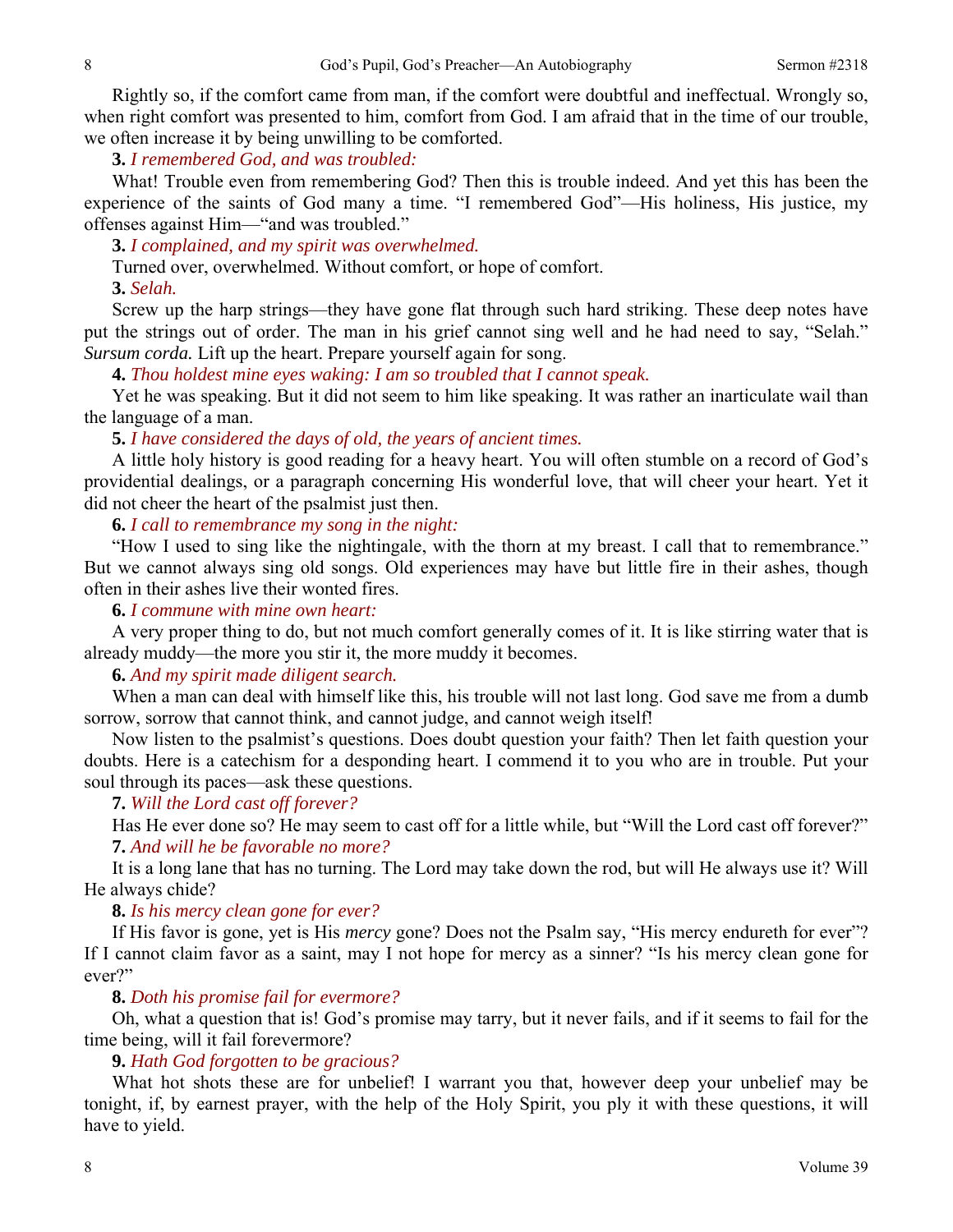**9.** *Hath he in anger shut up his tender mercies? Selah.* 

Can it be so? Was it ever so to any of God's people? Now comes "Selah" again. Turn those screws once more. Put the harp strings right again. We shall have sweeter music from this time.

**10.** *And I said, This is my infirmity: but I will remember the years of the right hand of the most High.* 

"*But I will remember*," is added by the translator. Surely it was to the psalmist an infirmity to be thus in trouble. He called it Benoni, son of sorrow, but it was not infirmity to God. He called it Benjamin, son of the right hand. There is a sort of parallel between Asaph and the woman who named her child Benoni. Certainly it is a great infirmity—it is a sin—to doubt God, and to be cast down and troubled.

**11.** *I will remember the works of the LORD: surely I will remember thy wonders of old.* 

Think of what God has done for His people, how He has delivered them, how He has lifted them from the dunghill and set them among the princes, even among the princes of His people. Think of His wonders of grace and be no more discouraged.

**12.** *I will meditate also of all thy work, and talk of thy doings.* 

Those who talk ought to meditate, otherwise they grind wind. Those who meditate will talk, otherwise the miller grinds only for himself.

**13.** *Thy way, O God, is in the sanctuary:* 

Or, "in holiness." God's way is always a holy way, a righteous way.

**13.** *Who is so great a God as our God?* 

When we think of the greatness of God, if we simply dwell upon His power, we make a mistake. The greatness of God lies mainly in His moral attributes, in His completeness, His wholeness, His holiness.

**14-15.** *Thou art the God that doest wonders: thou hast declared thy strength among the people. Thou hast with thine arm redeemed thy people, the sons of Jacob and Joseph. Selah.*

"Selah," again. In looking back, the psalmist has remembered the history of the whole nation. He thinks of what God did for His ancient people. Indeed, he is on the verge of a great song. Well may he tune the strings again. He has in thought gone back to the Red Sea. He is standing like Miriam, by the waters that devoured the foes of Israel, and he must sing as she did. In a high poetic strain he writes—

**16.** *The waters saw thee, O God, the waters saw thee; they were afraid: the depths also were troubled.*

At the very sight of God the sea began to flee, to lay bare its depths. "The floods stood upright as an heap," in their fear and dread of the presence of God, "and the depths were congealed in the heart of the sea."

**17.** *The clouds poured out water:* 

The floods above answered the floods below and came to the help of the Lord, "to the help of the Lord against the mighty."

**17-18.** *The skies sent out a sound: thine arrows also went abroad. The voice of thy thunder was in the heaven: the lightnings lightened the world: the earth trembled and shook.* 

There was a great storm. Thunder and lightning gathered about the sea. When God spoke, the waters rolled back and swallowed up all the warriors of Egypt. Heaven and earth joined in battle against God's foes—not only did the sea flee, but there appears to have also been an earthquake.

**19.** *Thy way is in the sea, and thy path in the great waters, and thy footsteps are not known.*

Not foreknown. Who could have foretold that God would lead His people through the sea? His footsteps are not now to be found. God's ways we cannot guess and even when we have seen them, we cannot understand them. Child of God, does the sea roll before you tonight? Are you in extreme distress? Are you crying as the psalmist did? With your voice do you cry unto God? Then expect deliverance from Him.

**20.** *Thou leddest thy people like a flock by the hand of Moses and Aaron.*

Moses and Aaron did not lead them—God led His people, "like a flock, by the hand of Moses and Aaron."